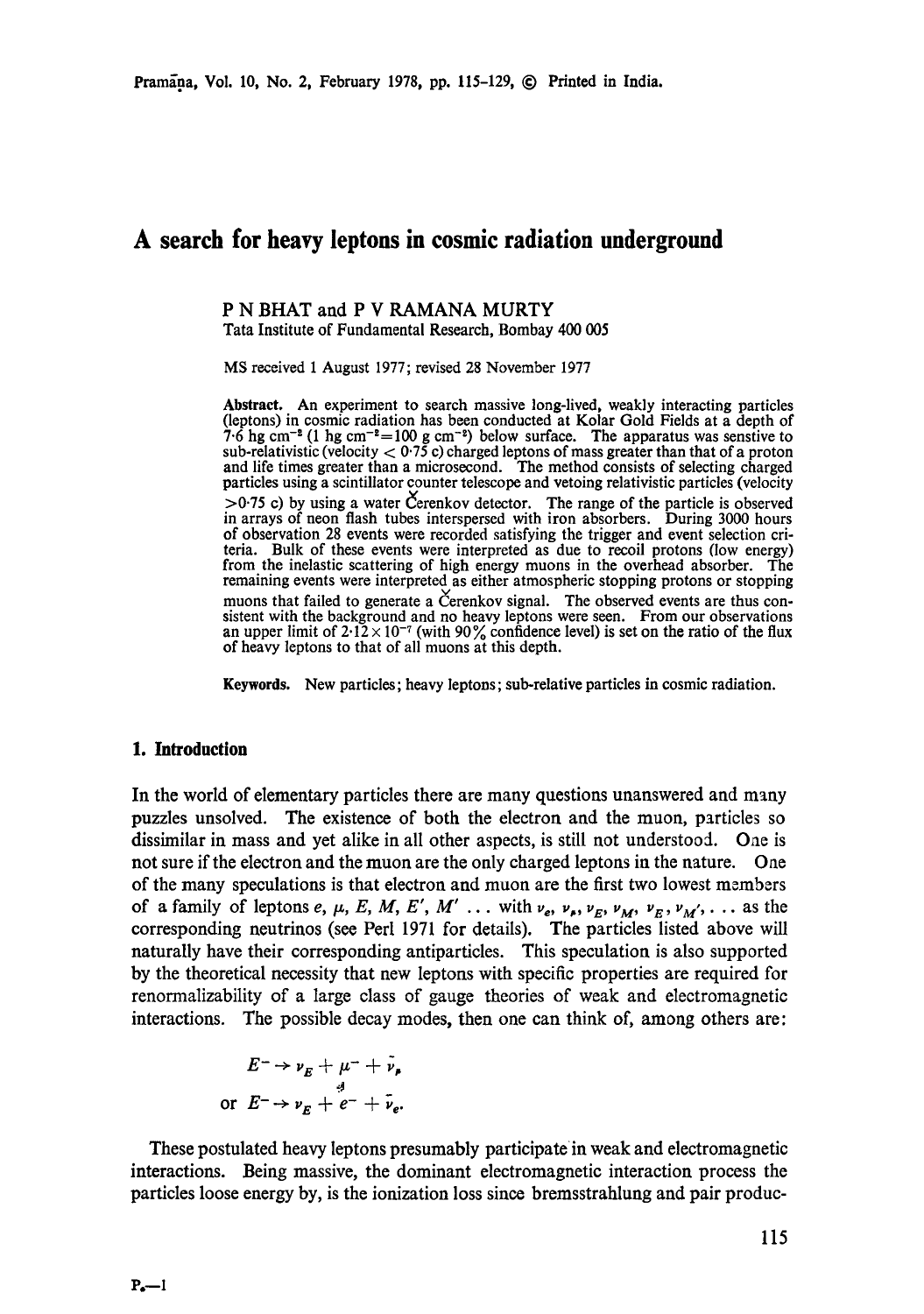tion processes decrease in importance as  $1/m<sup>2</sup>$ . Since ionization losses are small in magnitude, heavy leptons can penetrate large amounts of matter provided they are sufficiently long-lived. Let us look into some theoretical estimates on the lifetimes and production cross-sections of heavy leptons.

Assuming that heavy leptons decay with the same coupling constant as in muon decays (conventional weak interaction theory), Thacker and Sakurai (1971) have calculated the total decay widths of heavy leptons as

$$
\Gamma_{\text{Leptonic}}^{\text{Total}} = 3.47 \times 10^{10} M_E^5 \text{ sec}^{-1}
$$

where  $M_F$  is the heavy lepton mass in GeV. Then a heavy lepton of mass 0.5 GeV will have a lifetime as short as  $\sim 10^{-9}$  sec. Heavier leptons have even smaller lifetimes.

Some of the production processes of heavy leptons which can possibly take place in the atmosphere are:

(i) 
$$
\gamma + Z \rightarrow Z + E^+ (M^+) + E^- (M^-)
$$
 (1)

(ii) 
$$
\mu^- + Z \rightarrow \mu^- + Z + E^+ (M^+) + E^- (M^-)
$$
 (2)

(iii) 
$$
\nu_{\mu} + Z \rightarrow M^+ + Z + \text{anything}
$$
 (3)

$$
(iv) \ v_e + Z \rightarrow E^+ + Z + \text{anything} \tag{4}
$$

Here Z is the target nucleus. High energy gamma rays from  $\pi$ - decay or cosmic ray muons or neutrinos can potentially initiate the above processes. Some theoretical estimates have been made on the cross-sections for the above processes. Calculations by Kim and Tsai (1972) show that production cross-section of a 0.5 GeV heavy lepton by a gamma ray of energy 20 GeV is  $\sim 1.7 \times 10^{-32}$  cm<sup>2</sup>/Be nucleus.\* Similarly Albright and Jarlskog (1974) have estimated theoretically that at neutrino energy of  $E_{\bullet}$   $\sim$  100 GeV, heavy leptons of rest mass  $\sim$  2 GeV are produced with a production cross-section  $\sim 7 \times 10^{-37}$  cm<sup>2</sup>/proton target.

Admittedly, the theoretically calculated production cross-sections as well as expected lifetimes of heavy leptons, are too small to enable us to detect heavy leptons in the present experiment. But all these calculations are made on the basic assumption that no radically new feature enters in the interaction, which would alter the results by orders of magnitude. The muon-electron problem is so little understood that some new concept may have to be invoked for its solution. It is therefore believed that it is not prudent to rely too much on these model-dependent calculations but use them only as guidelines wherever possible. The experimental searches for new particles should not be inhibited by preconceived ideas that short lifetimes are to be expected for massive weakly interacting particles as expressed also by Barna *et al* (1968). Keeping these ideas in mind, an experiment was conducted to search for long-lived weakly interacting heavy particles in cosmic radiation at a shallow depth of  $7.6 \text{ hg cm}^{-2}$  below ground level. The cosmic radiation at sea level

<sup>\*</sup>See Smith *et al* (1977) for a more recent calculations on the cross-sections for photoproduction of heavy leptons (of mass  $1.8$  GeV) by gamma rays of various energies.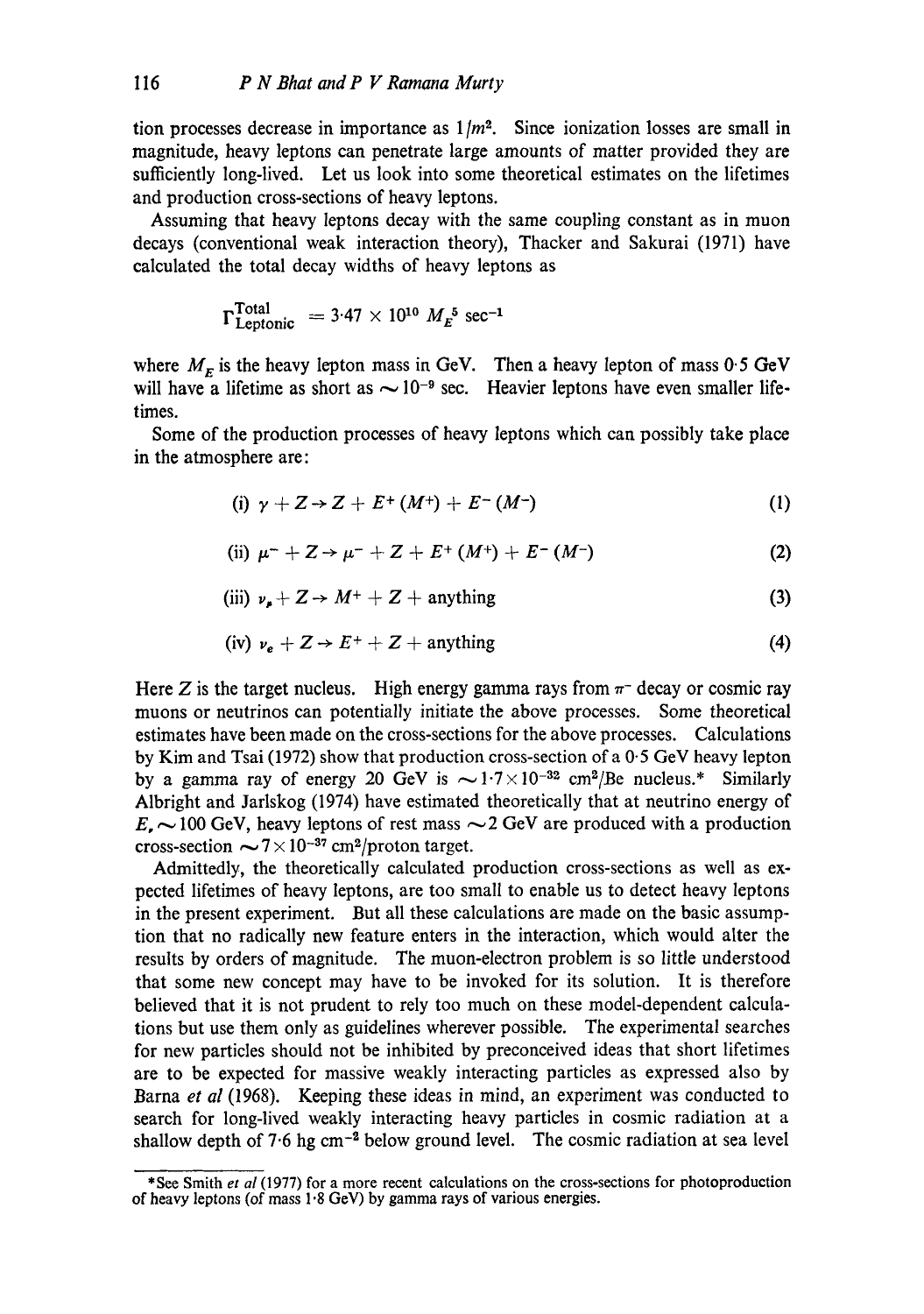consists of hadrons, electrons, muons, neutrinos and heavy leptons, if any. By choosing a site for the experiment with a reasonable amount of matter (see Bhat 1977 for details of the location) overhead, we attenuate hadrons and electrons considerably (760 g cm<sup>-2</sup> of rock in this case wherein the hadrons are attenuated by a factor of  $\sim 10^{-3}$ ) thereby enriching the beam in muons and heavy leptons. The method consists of selecting charged particles with velocities less than 0.75c and determining their ranges in iron. From a knowledge of the range and of the upper limit of the velocity, a lower limit to the mass of the particle is deduced. Charged particles are selected by a scintillator telescope. That the velocity of the particle is less than 0.75c is assured by a veto signal from a water Cerenkov tank. Range is determined by employing a series of crossed neon flash tube (abbreviated as NFT hereafter) arrays interspersed with iron absorbers. Detection of low energy muons, which are in abundance at this depth, is uninteresting. A minimum range of 160 g cm -2 of iron is therefore required so as to prevent muons and indeed all other particles of sub-protonic mass from triggering the apparatus. It is inferred that the leptonic nature of heavy particles require a penetration of 760 g  $cm<sup>-2</sup>$  of rock overhead and a minimum of 160 g  $cm^{-2}$  of iron within the range telescope without showing any signs of interaction. If it is assumed that the heavy mass particles which we are looking for are produced in the atmosphere, it is necessary that they should have a lifetime greater than or of the order of a microsecond so as to be detected in the present experiment.

# **2. Experimental arrangement**

### 2.1. *Apparatus*

The apparatus used in this experiment was basically a velocity discriminated charged particle range spectrometer wherein the subrelativistic particles are detected using a system of scintillation and Čerenkov counters.

The experimental arrangement is shown in figure 1.  $S_1$ ,  $S_2$  and  $S_3$  are three liquid scintillation (Shellsol-A) detectors each of dimension 50  $\times$  50  $\times$  10 cm cand  $\check{C}$ is a Cerenkov detector of dimension  $60 \times 60 \times 30$  cm placed in between  $S_2$ and  $S_3$ .  $S_1$  is viewed by one photomultiplier (6810A) and  $S_2$  and  $S_3$  by two each.  $S_1$ ,  $S_2$  and  $S_3$  are symmetrically placed one above the other such that  $S_1S_2=20$  cms and  $S_2S_3 = 111$  cms.

 $\check{C}$  is a water Cerenkov detector used for velocity discrimination of charged particles. This contains  $\sim$  108 litre of water with a wavelength shifter, 4  $\beta$ -methyl umbelliferone (100 mg/litre) dissolved in it in order to render the highly directional Cerenkov radiation isotropic and also to serve as a wavelength shifter (see Ross 1971 for details).  $\check{C}$  is viewed from top by 6 photomultipliers (DuMont 6364, photocathode dia 12.5 cm) with their faces partly dipped into water. A, B, C, D and E are five pairs of NFT trays. Two trays of each pair are placed orthogonal to each other and all the pairs are placed symmetrically with respect to the  $S_1S_2S_3$  axis. Pairs A and B are of size  $60 \times 60 \times 4$  cm containing 4 layers of NFT's (of size  $60 \times 1$  cm external dia) compactly arranged as shown in figure 1. Pairs C, D and E are trays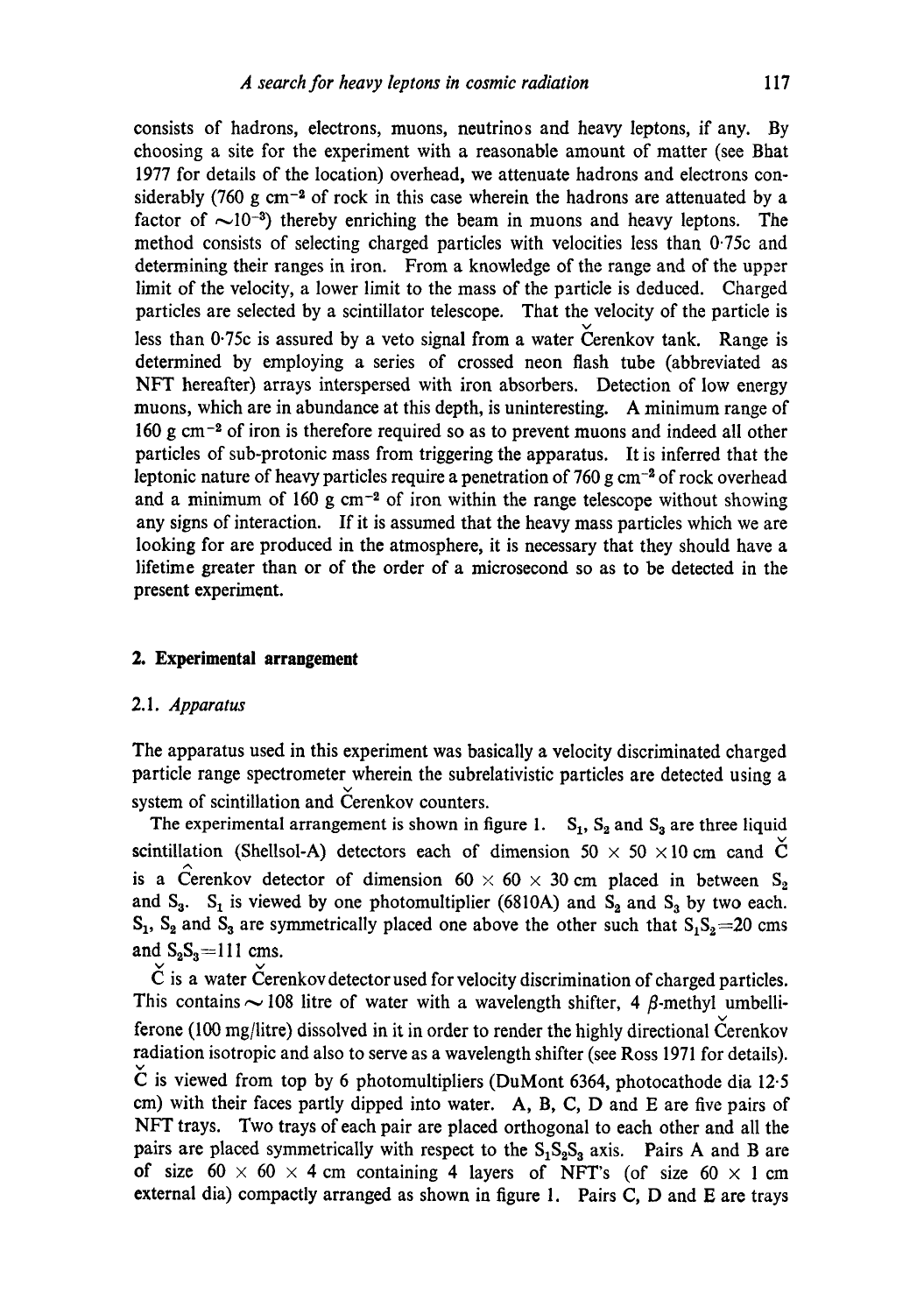

Figure 1. Experimental arrangement to detect heavy leptons in cosmic radiation underground.  $S_1$ ,  $S_2$  and  $S_3$  are scintillation detectors (each of dimension 50  $\times$ 50  $\times$  10 cm), C a water Cerenkov detector (of dimension 60  $\times$  60  $\times$  30 cm<sup>3</sup>) A, B (of dimension 60  $\times$  60  $\times$  4 cm) C, D and E (each of dimension 1 m  $\times$  1 m $\times$  4 cm) are pairs of NFT detectors interspersed with iron absorbers Fe I, Fe II, Fe III, Fe IV and Fe V of thicknesses 20, 60, 60, 160 and 160 g  $cm^{-2}$  respectively. The inset shows in detail the arrangement of NFT's in each 4-layer tray.

of dimension 1 m  $\times$  1 m  $\times$  4 cm consisting of (i) 4 layers of NFTs (arranged as in A or B) of dimension  $1 \cdot 1$  m  $\times$  1 cm external dia, in the case of three trays, two of C and one of the pair D and (ii) 2 layers each of NFTs of dimension  $1 \cdot 1$  m  $\times$  2 cm external dia, in the ease of remaining trays in D and E.

Pairs of visual detectors A, B, C, D and E are separated by iron absorbers (as shown in figure 1) Fe I, Fe II, Fe III, Fe IV and Fe V of thickness 20 g cm<sup>-2</sup>, 60 g cm<sup>-2</sup>, 60 g cm<sup>-2</sup>, 160 g cm<sup>-2</sup> and 160 g cm<sup>-2</sup> respectively.

## 2.2. *Electronics employed in the experiment*

A block-diagram of the electronics used in this experiment is shown in figure 2.

The pulses from the pair of photomultipliers viewing  $S_2$  are designated  $S_2'$  and  $S_2'$ . Similarly those from the photomultipliers viewing  $S_3$  are called  $S_3'$  and  $S_3''$ . The pulses from the single photomultiplier viewing  $S_1$  are designated as  $S_1$ . Each of the pulses  $S_1$ ,  $S_2'$ ,  $S_3'$ ,  $S_3'$  and  $S_3''$  are amplified (gain  $\sim$  25) and fed to pulse height discriminators (rise time and decay time of the output  $\sim$  10 nsec with FWHM  $\approx$ 50 nsec, the pulse pair resolution  $\sim$  65 nsec). The outputs S<sub>2</sub>' and S<sub>2</sub>'' of the discriminators are fed to a coincidence circuit (resolving time  $\approx$  50 nsec) to generate a twofold coincidence pulse  $S_2$ . Similarly  $S_3'$ ,  $S_3''$  from the discriminators are put in coincidence to generate  $S_3$ .  $S_1$ ,  $S_2$  and  $S_3$  are then fed to a three-fold coincidence circuit (resolving time  $\approx 50$  nsec) to generate  $S_1S_2S_3$ .

The pulses from the six photomultipliers (designated as  $C_i$ , *i*=1, 6) viewing the Čerenkov counters are amplified separately through preamplifiers (gain  $\sim$  10) and then OR-ed. The resulting output is called C. This is then amplified by two ampli-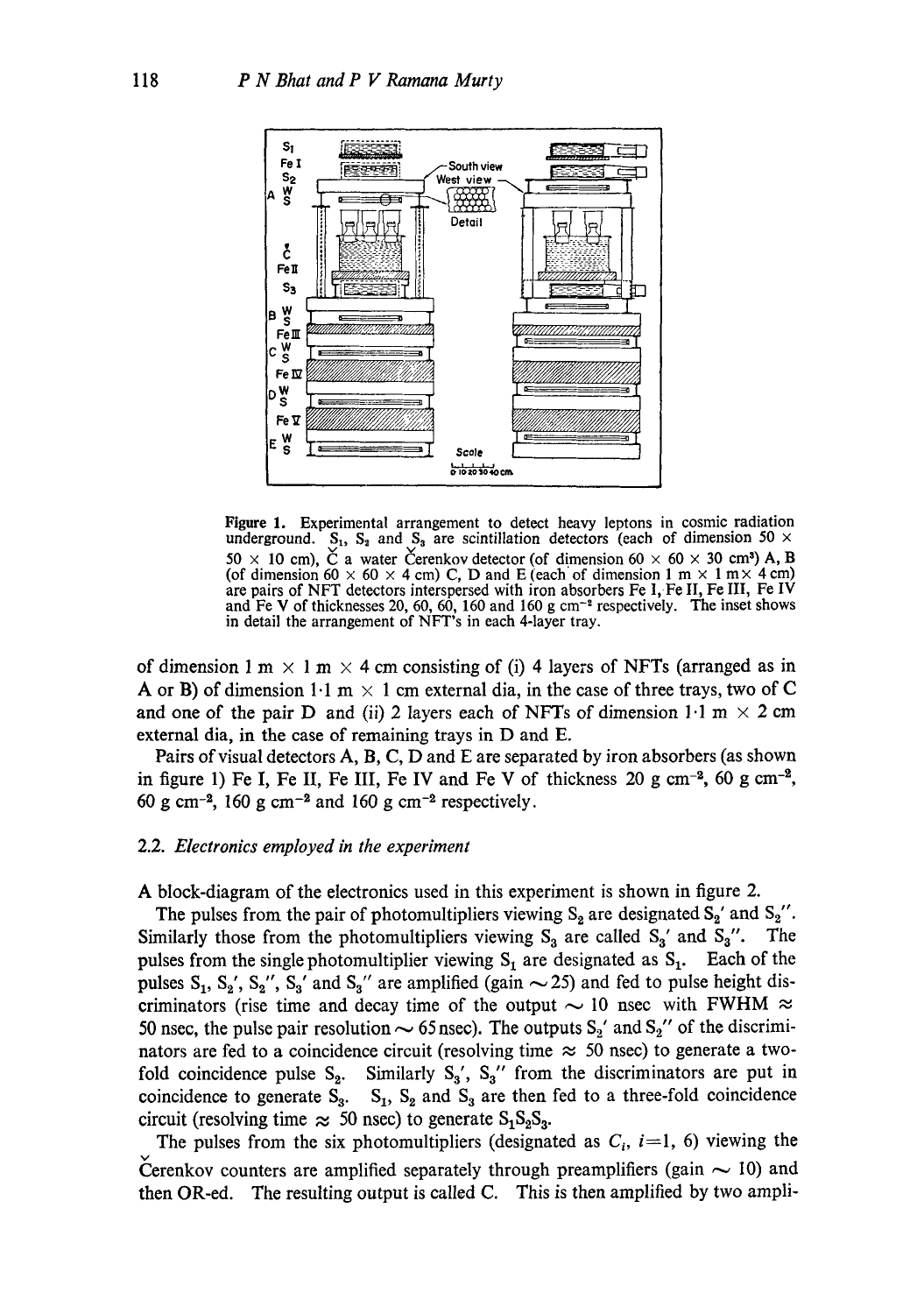

Figure 2. A block diagram of the electronics employed in the experiment to detect heavy leptons.

fiers (each of gain  $\approx$  25) in cascade and then made to trigger four univibrators simultaneously.

The four univibrator outputs (the FWHM of these four outputs are 185, 275, 390 and 495 nsec) are OR-ed and the output of this OR circuit (C) is put in *anticoincidence* with the  $S_1S_2S_3$  pulse.\*  $S_1S_2S_3$  is suitably delayed such that the anticoincidence pulse C is fully effective. The pulse  $S_1S_2S_3 \bar{C}$  thus obtained constitutes the master pulse.

The master pulse then triggers the high voltage system to apply an electric field across the NFTs and subsequently activates the illumination and film winding circuits. Those of the NFTs through which the charged particles passed through glow with a characteristic orange glow on the application of the electric field. The photographs therefore reveal the trajectories of charged particles in the two orthogonal views. A call-counter keeps a record of the total number of events that have occurred. A paralysis circuit is employed to limit the event repetition rate to  $\leq 3$  per min so as to allow the high voltage condensers to charge to the peak voltage.

#### **3. Description of methodology**

# *3.1. Determination of the working voltages on the various photomultipliers*

In order to ensure cent per cent efficiency of the system to detect charged particles, one has to ensure that all the photomultipliers operate at their respective optimum

<sup>\*</sup>The dead-time of each of these gates (i.e. pulse pair resolution) is  $\tau \sim 75$  nsec. The Cerenkov rate is  $N_c$   $\sim$  2.73  $\times$  10<sup>4</sup>/sec in which case the inefficiency of the veto circuit due to gate dead-time will be  $N_c \tau \approx 2.1 \times 10^{-3}$ , which is unacceptably high. On the other hand if we use four gates of unequal widths, as is done here, the inefficiency due to gate dead-times is  $(N_C \tau)^4 \approx 1.7 \times 10^{-11}$ , which is within the acceptable limits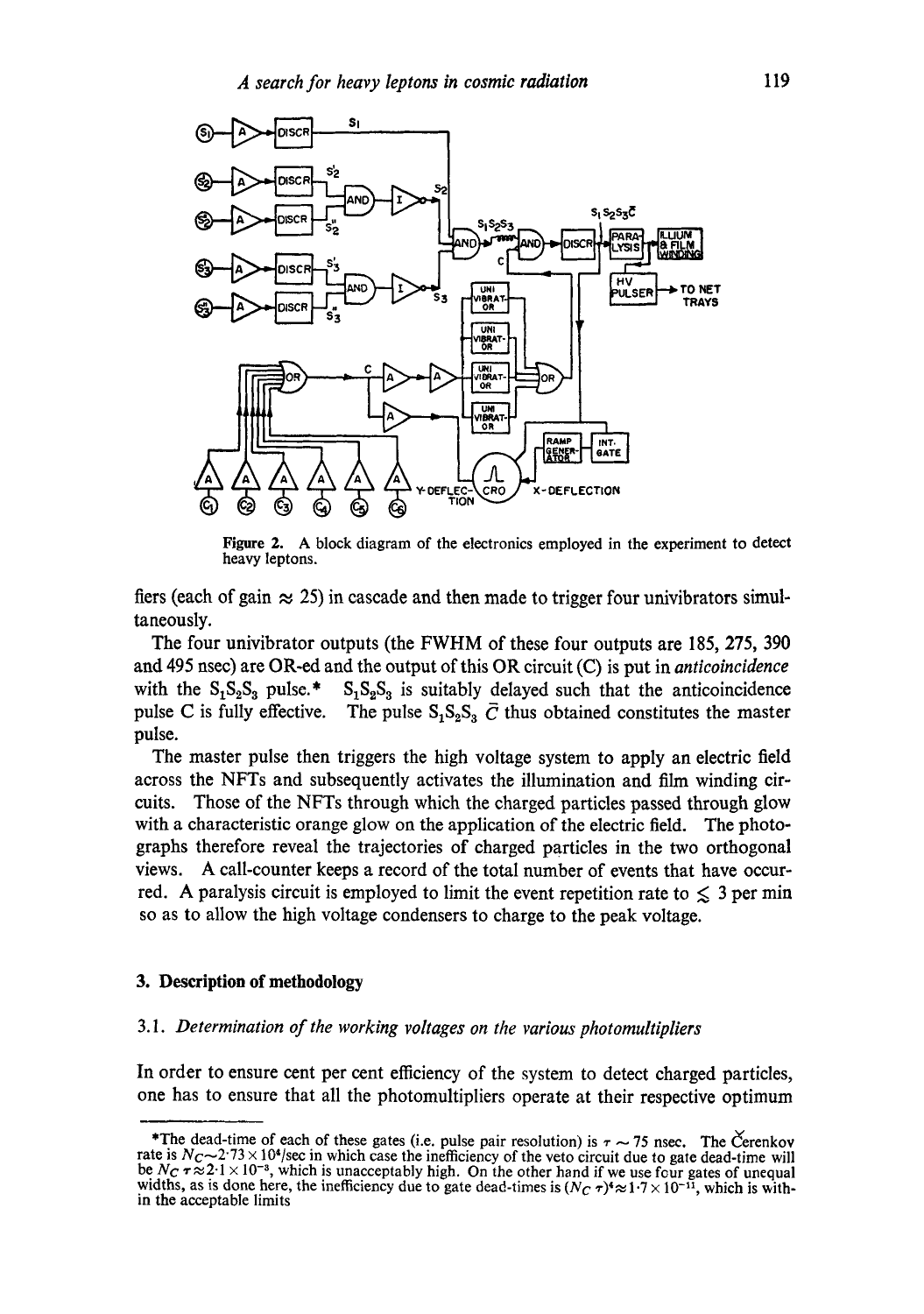voltages. The optimum working voltages for the photomultipliers are decided as follows: If we have to determine the working voltage for a photomultiplier, say  $C_1$ , then reasonably high and arbitrary voltages are applied on all the other photomultipliers (except  $C_2$  to  $C_6$ ). Then a plot of the  $S_1S_2S_3$   $C_1$  (four-fold coincidence) rate as a function of voltage on the photomultiplier  $C_1$  shows a rising portion followed by a plateau. The optimum working voltage for  $C_1$  was fixed at 25 v higher than the voltage at the onset of the plateau. The optimum working voltages for the other photomultipliers also were determined in a similar fashion.

# 3.2. *Efficiency of the Cerenkov counter*

In view of the rarity of the events one is looking for, it is necessary to ensure that the v Cerenkov counter is fully efficient in rejecting particles of velocity greater than 0.75c. An inefficient Cerenkov counter will otherwise, allow some of the much more abundant particles (e.g. muons) to masquerade as heavy particles. /k

The efficiency of the Cerenkov counter to detect relativistic particles was quantitatively estimated as follows: The photocathode of each of the photomultipliers  $C_i(i=1, 6)$ , was covered with a perforated aluminium mask. The transmittance of light through this mask was 1/12. The counting rate  $S_1S_2S_3\overline{C}_i$  was measured with only one of the six photomultipliers  $C_i$  viewing  $\check{C}$  at a time (the remaining not powered) and also the  $S_1S_2S_3$  coincidence rate. The inefficiency of the Cerenkov detector being viewed by the ith photomultiplier (with mask on) is then given by,

$$
\eta_i' = S_1 S_2 S_3 \overline{C}_i / S_1 S_2 S_3 = e^{-n'}
$$

where *n'* represents the number of photoelectrons released at the photocathode with mask on. When the mask is removed, the number of photoelectrons is clearly  $n=12n'$ . One expects the inefficiency of the *i*th photo tube when the mask is removed to be,  $\eta_i = e^{-n} = e^{-n^2n'} = (\eta_i)^{12}$ . Then the expected inefficiency  $\eta_i$  is compared with that observed by removing the mask and measuring the ratio  $S_1S_2S_3C_1/S_1S_2S_3$ . The results are summarised in table 1. There is reasonably good agreement between the values in columns 4 and 5 (table 1). Since the inefficiency of the individual photo-

| Photo-<br>multiplier<br>number | Rate of | Inefficiency<br>$C_i$ per min. with mask on<br>$\eta'$ | Expected<br>inefficiency<br>$\eta_i = (\eta'_{i})^{12}$ | Observed inefficiency<br>with mask removed |
|--------------------------------|---------|--------------------------------------------------------|---------------------------------------------------------|--------------------------------------------|
|                                |         |                                                        |                                                         |                                            |
|                                | 240K    | 0.75                                                   | $3.2 \times 10^{-2}$                                    | $(2.5 + 0.36) \times 10^{-2}$              |
| $\mathbf{2}$                   | 82K     | 0.83                                                   | $10.7 \times 10^{-2}$                                   | $(6.2 \pm 0.65) \times 10^{-2}$            |
| 3                              | 768K    | 0.87                                                   | $18.8 \times 10^{-2}$                                   | $(12.6 \pm 1.1) \times 10^{-2}$            |
| 4                              | 688K    | 0.85                                                   | $14.2 \times 10^{-2}$                                   | $(8.4 + 0.9) \times 10^{-2}$               |
| 5                              | 148K    | 0.78                                                   | $5.0 \times 10^{-2}$                                    | $(6.3 + 0.8) \times 10^{-2}$               |
| 6                              | 197K    | 0.83                                                   | $10.7 \times 10^{-2}$                                   | $(6.0 + 0.8) \times 10^{-2}$               |

Table 1. Measurement of the inefficiency of the Cerenkov detector

The average number of photoelectrons, emitted at all the six photoeathodes is given by,  $e^{-\overline{n}}=6.2 \times 10^{-8}$  or  $\overline{n}=16.6\pm 0.3$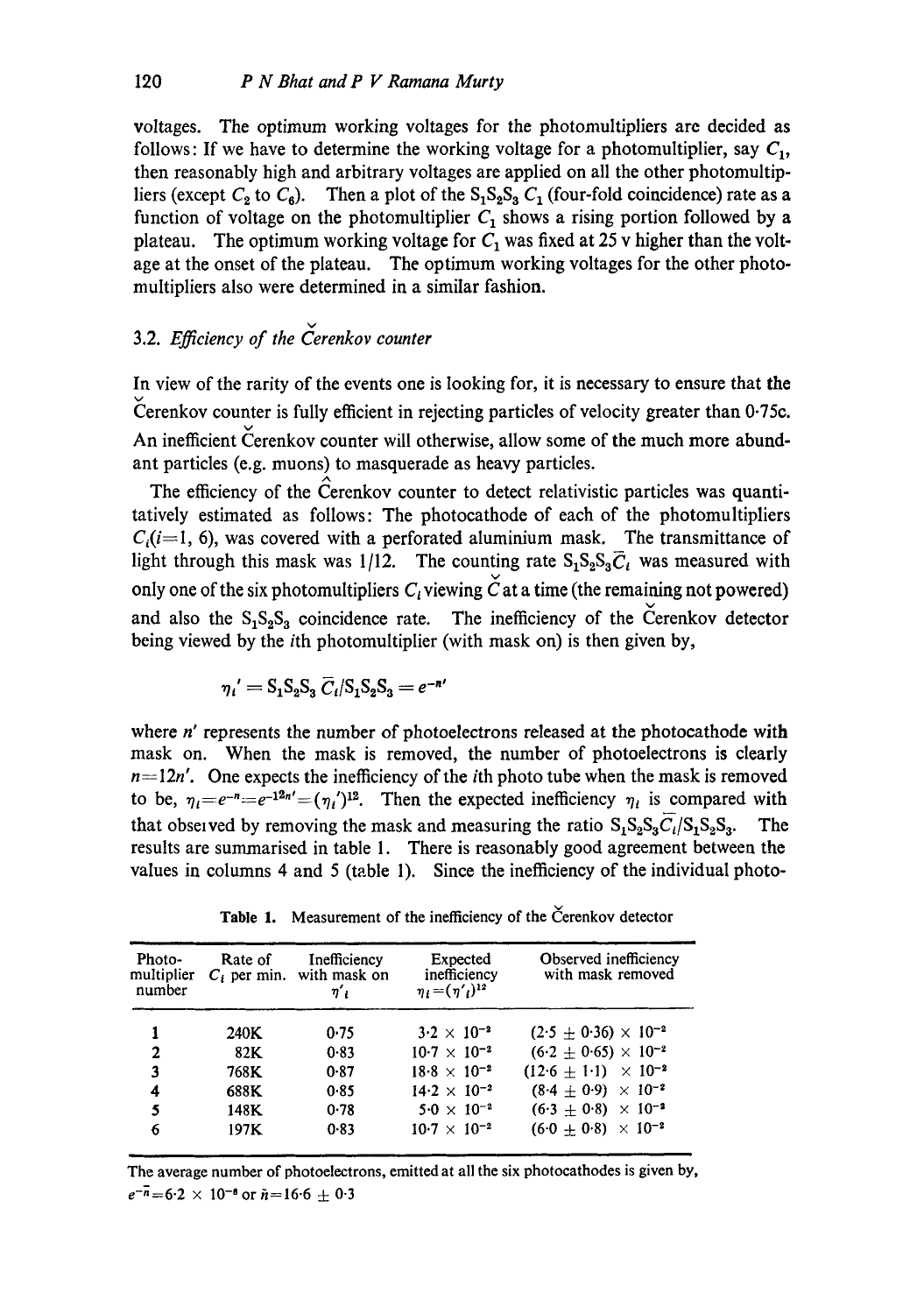multipliers  $\eta_i$  are independent, the overall inefficiency of the Cerenkov detector with all the six photomultipliers viewing simultaneously is

$$
\eta = \prod_{i=1}^{6} \eta_i = (6.2 \pm 1.8) \times 10^{-8}.
$$

This rather high degree of efficiency  $(1-\eta)$  of the Cerenkov counter to recognise particles with velocity  $>0.75c$  and reject them was necessary since we were looking for an admittedly rare phenomenon. Besides ensuring a high degree of efficiency of the Cerenkov detector as well as the reliability of the veto circuit, we have taken a further precaution in order to rule out any possibility of an event being recorded spuriously. For this purpose the Cerenkov pulses  $(C_i, i=1, 6)$  are summed and amplified separately independent of the remaining circuitry and displayed on an oscilloscope. This oscilloscope is photographed after every event. For an event to be accepted as due to heavy lepton, we insist that there should be no pulse on the oscilloscope.

# 3.3. *Sensitivity of the experiment to heavy mass sub.relativistic particles*

Figure 3 shows a plot of the Cerenkov yield (in photons/cm) and the range of muons



Figure 3. A plot of the range (in units of g cm<sup>-2</sup> of iron) of a muon and the Cerenkov yield (in units of photons/era) as a function of its velocity (expressed as a ratio of the velocity of light) at the centre of the Cerenkov detector  $\check{C}$ . A muon has to have a range of 99 g cm<sup>-2</sup> (after the mid-point of  $\check{C}$ ) to generate a three-fold coincidence  $S_1S_2S_3$  in the present experiment. The corresponding velocity value is 0.932 c. A muon of this velocity radiates 175 photons/cm as Cerenkov radiation in water as shown in the figure. Also shown at the top are the calculated (see the text) probabilities of failure to generate a Čerenkov signal at different velocities of the charged particle.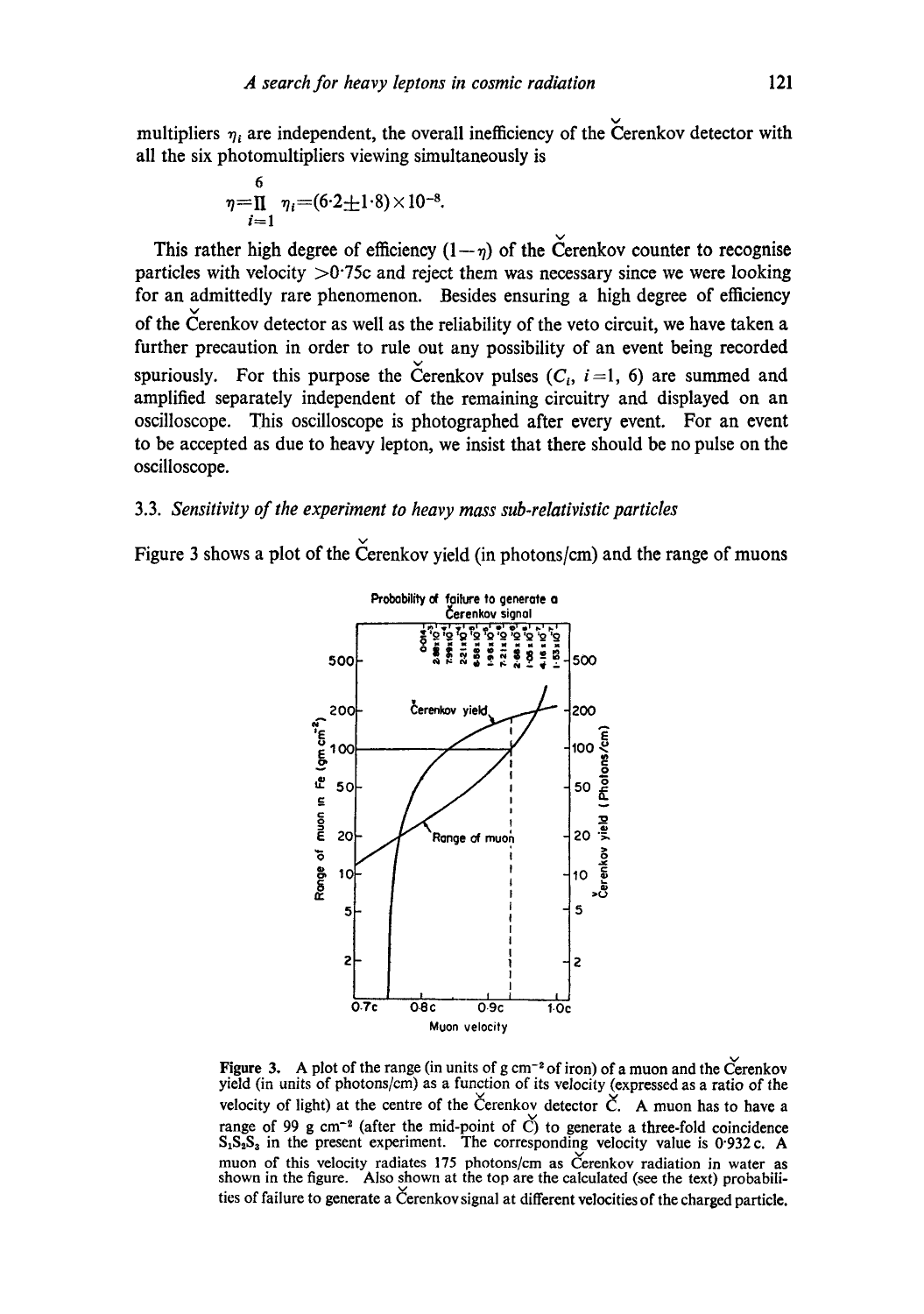(in g cm<sup>-2</sup>) as a function of velocity ( $\beta$ ). By insisting that a particle must penetrate a total of 160 g cm<sup>-2</sup> of Fe equivalent (or 99 g cm<sup>-2</sup> after the mid point in C) we ensure that  $\beta_{\rm r}$  >0.932 and, therefore that Cerenkov emission by a muon is  $\geq$ 175 photons/cm of water as shown in the figure. The efficiency of the Cerenkov counter to veto is quite high in such cases. Thus, almost all of the muons stopping in the apparatus beyond  $S_3$  are precluded from triggering the apparatus. However, the number of photoelectrons emitted at the photocathodes is finite. From table 1 it is seen that the average number of photo-electrons emitted at all the six photocathodes due to Cerenkov radiation produced in water by an ultra-relativistic singly charged particle is  $\bar{n}$  = (16.6  $\pm$  0.3). In addition it is to be noted that the Cerenkov yield is not a step function of the velocity and hence there is finite (though small) probability of Cerenkov signal not being generated even though a muon travels at  $\beta > 0.75$ . These Cerenkov failure probabilities are given by

$$
\eta(\beta) = e^{-6k \cdot \eta(\beta)}\tag{5}
$$

when  $n(\beta)$  is the Cerenkov yield (photons/cm) at a given velocity and k is the coefficient (in units of cm) which includes the average pathlength of a particle, the light collection efficiency, the photon conversion efficiency, etc. The value of  $k$  is experimentally determined to be  $0.012$  cms (see section  $6.1$ ). The factor 6 in the exponent corres-



Figure 4. Sensitivity of the present experiment to particles of different masses (in units of proton masses) and velocities. The hatched area indicates the region in which the present experiment is sensitive. The sensitive region is in turn divided into three parts to show separately the regions of sensitivity for different types (BC, CD or DE types) of events that can be potentially recorded in the present experiment. For example, a BC type of event is one due to a heavy sub-relativistic particle stopping in the absorber located between the pair of trays B and C. The vertical dashed lines a and b depict the particle velocities  $0.757c$  and  $0.775c$  that correspond to the Cerenkov failure probabilities of 50 and 10 present respectively.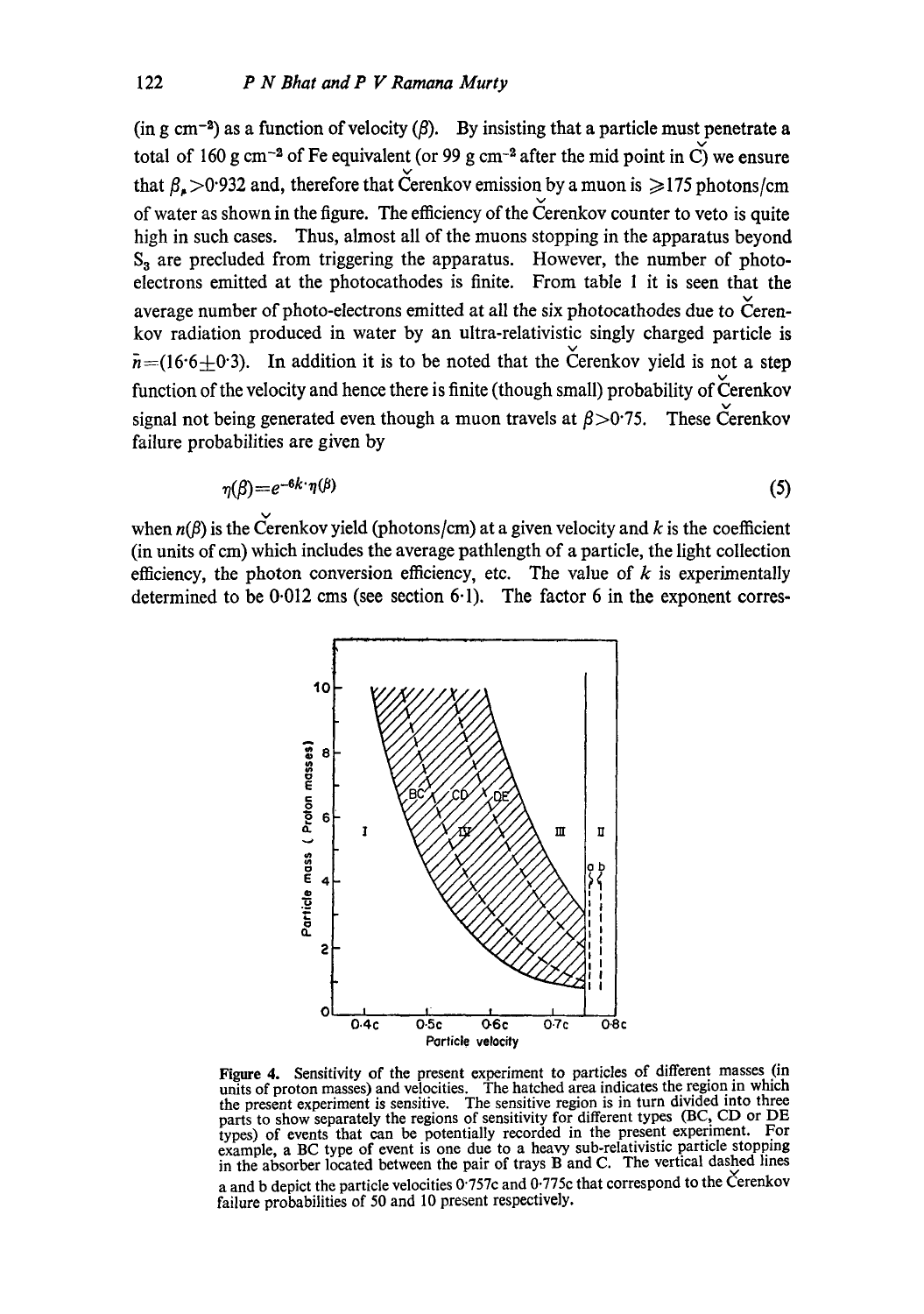ponds to the number of photomultipliers used.  $\eta$  is given at the top of figure 3 for various  $\beta$ .

Figure 4 shows the sensitivity of the present experiment to particles of different masses, M and velocities  $\beta$ . The mass-velocity space in the figure is divided into 4 regions. The present experiment is sensitive to the region IV (shaded) only. Region I is forbidden because of the requirement that a particle must penetrate a minimum of 160 g  $\text{cm}^{-2}$  of Fe (equivalent), region II because the particle velocity must be less than 0.75 c and region III because the total range must be less than 550 g cm<sup>-2</sup> of Fe to enable us to see the particle stop within the apparatus. The allowed region is further divided into three parts BC, CD and DE. If a particle stops in the absorber between the detectors B and C then we call it an event of the type BC; the possible range of masses and velocities are represented by the shaded area under BC. Also shown in the same figure are the broken lines a and b which represent 50% and 10% probability limits respectively for a charged particle failing to produce a Cerenkov signal even though  $\beta > 0.75$ .

We expect heavy charged particles capable of being detected in this experiment to have been produced in the terrestrial atmosphere at heights  $\geq 3$  km; for, the bulk of the cosmic ray interactions, strong electromagnetic or weak, take place at heights above 3 km. Assuming a relativistic time dilatation factor of 10, it is necessary that the particles have proper lifetime in their rest frames of  $\geq 1$   $\mu$ sec. Hence the present experiment is sensitive to particles with lifetimes greater than a microsecond and masses greater than that of a proton.

# **4. Analysis**

A graduated perspex scale of length equal to that of a tray was attached one to each NFT tray. After each event, all the trays were photographed along with the scales, the latter being illuminated laterally. Both the views were photographed on a single frame of a 35 mm film using a system of mirrors to reflect the light from the different trays. Because of the wide disparity in the pathlengths of the NFT light  $(3.3 \text{ m to } 5.5 \text{ m})$  and in the resulting demagnification factors of the various trays, it was not possible to judge the trajectory of a charged particle by a simple re-projection of the film. Hence each event was transcribed (position of the series of flashes in each tray read from the scales) on to a separate sheet wherein the relative positions of the trays were drawn to scale in both the views. As an example, figure 5 shows a sketch of an event of the type CD photographed in the present experiment. The scales shown in the figure symbolically represent the NFT trays.

An event recorded in the present experiment is accepted as a candidate for being a heavy mass sub-relativistic particle if and only if the following conditions were satisfied.

- (i) The NFT photographs show single particle tracks in both the orthogonal views (West and South). Particles accompanied by another charged particle are therefore rejected.
- (ii) At least trays A and B (in both views) should show flashes thereby ensuring that the particle was incident within a few degrees from the vertical and not from sides.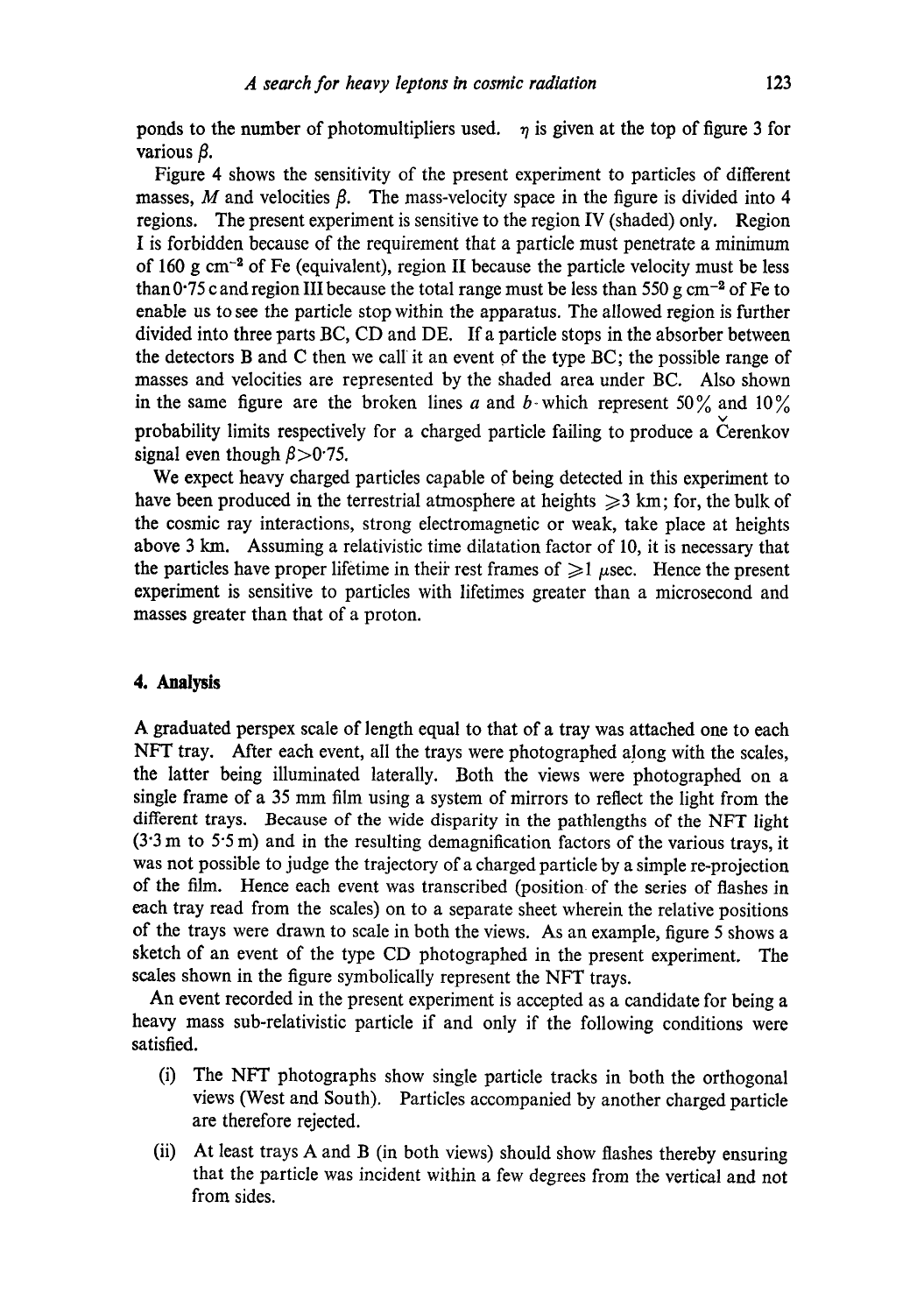

**Figure** 5. A sketch of an event of the type CD recorded in this experiment. The sub-relativistic particle is well within the geometry penetrating  $S_1$ ,  $S_2$ ,  $\dot{C}$ ,  $S_3$  and the first three iron absorbers. It stops in the absorber between the pair of NFTs C and D.

(iii) The oscilloscope photograph recording the signals from the Cerenkov detector should show no pulse to ensure that the event is not admitted due to the failure of appearance of a veto signal because of electronic deadtimes.

## **5. Results**

During 3000 hrs of observations nearly 18,720 events were recorded with an average rate of  $(6.24 \pm 0.05)$  events/hr. The average rate of high energy muons passing through the telescope  $(S_1S_2S_3$  rate) was (5820 $\pm$ 60) per hr. Most of the recorded events were due to the low energy electromagnetic component associated with high energy muons. Often there were no tracks at all in either view. There were 26 events of the types BC, 2 events of the type CD (one of which is shown in figure 5) and one event in which the particle passed straight through the telescope without stopping. All the remaining events were rejected by the selection criteria mentioned above.

# **6. Discussion and conclusions**

## *6.1. The single straight through event*

A single charged particle passed straight through the apparatus, satisfying the trigger criterion. The oscilloscope showed no Cerenkov pulse during this event. This event is interpreted as a case in which the Cerenkov detector failed to detect a highly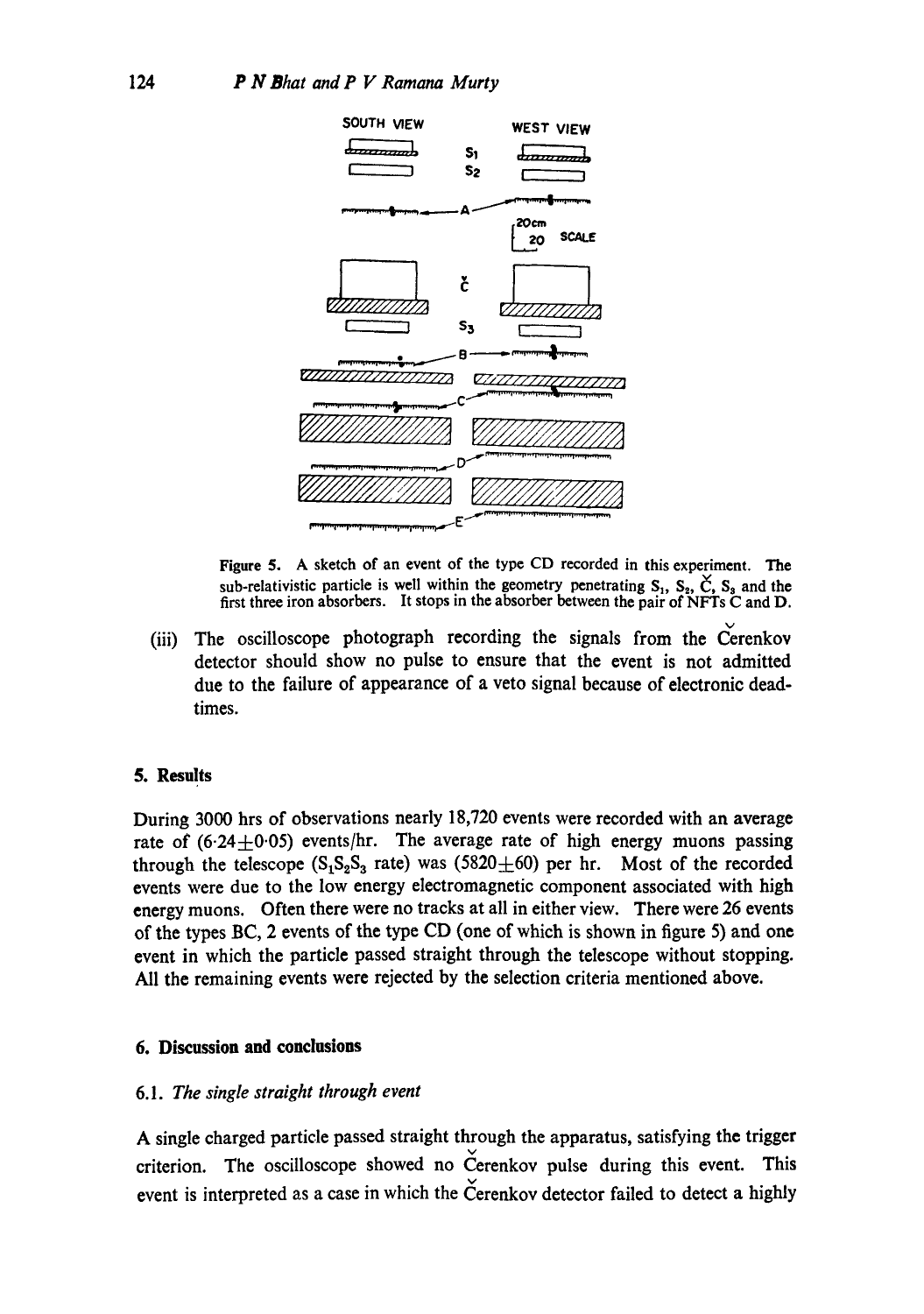relativistic charged particle (muon in this case). During the period of observation a total 6.53 million muons passed through  $S_1$  and tray E geometry. Thus the Cerenkov failure probability can be calculated as:

$$
\frac{1^{+1.25}}{6.53\times10^6} = 1.53^{+1.91}_{-1.03}\times10^{-7}
$$

This is in reasonable agreement with the inefficiency  $(6.2+1.8)\times 10^{-8}$  estimated from a study of the inefficiencies of individual photomultipliers (see section 3.2). Using this value of the inefficiency one can calculate the constant  $k$  in eq. (5). From figure 3, it can be seen that the Cerenkov yield of an ultra-relativistic ( $\beta \approx 1$ ) charged particle in water is 220 photons/cm; then

$$
e^{-6k \cdot 220} = 1.53 \times 10^{-7}
$$

from which we find  $k=0.012$  cm. This is the value of k that was used in section 3.3 for calculating the Cerenkov failure probabilities for various lower values of  $\beta$ .

# 6.2• *Two events of the type CD*

We recall that an event of the type CD is one in which the charged particle showed tracks in both the views of the NFT trays A, B and C. Trays D and E showed no flashes though an extension of the track ABC passes through well within D and E, showing that the particle has stopped in the absorber Fe IV. The oscilloscope showed no pulse indicating that the particle velocity was  $\leq 0.75c$ . One such event is shown in figure 5.

One has to consider whether these events can be understood in terms of particle radiation already known to exist before attributing them to heavy leptons. From figure 4 it can be seen that particles with subprotonic masses cannot generate  $S_1S_2S_3\overline{C}$ trigger if their velocity is less than  $0.75c$  in  $\check{C}$  detector. Hence pions and kaons cannot trigger the apparatus. Let us consider the contributions to CD type events from the other particle radiation known to exist at sea-level.

6.2.1. *Stopping protons:* It can be seen from figure 4 again that protons with velocity less than 0.75c cannot generate CD type events.

6.2.2. *Stopping deuterons:* The energy of a deuteron which is potentially capable of generating CD type events should lie in the range 740 MeV to 950 MeV depending on whether the particle stops at the top or at the bottom of the iron absorber Fe IV (see figure 1). Using the sea-level measurements by Ashton *et al* (1970) on the deuteron flux at sea-level it is estimated that the contribution by stopping deuterons to the CD type of events in our set-up is negligibly small.

6.2.3. *Stopping muons:* It is estimated that  $\sim$ 1.51 million muons stopped during the period of observation in the absorber Fe IV. The velocities of these muons lie in the range 0.956 to 0.991 (as read from figure 3) depending on whether the muon stops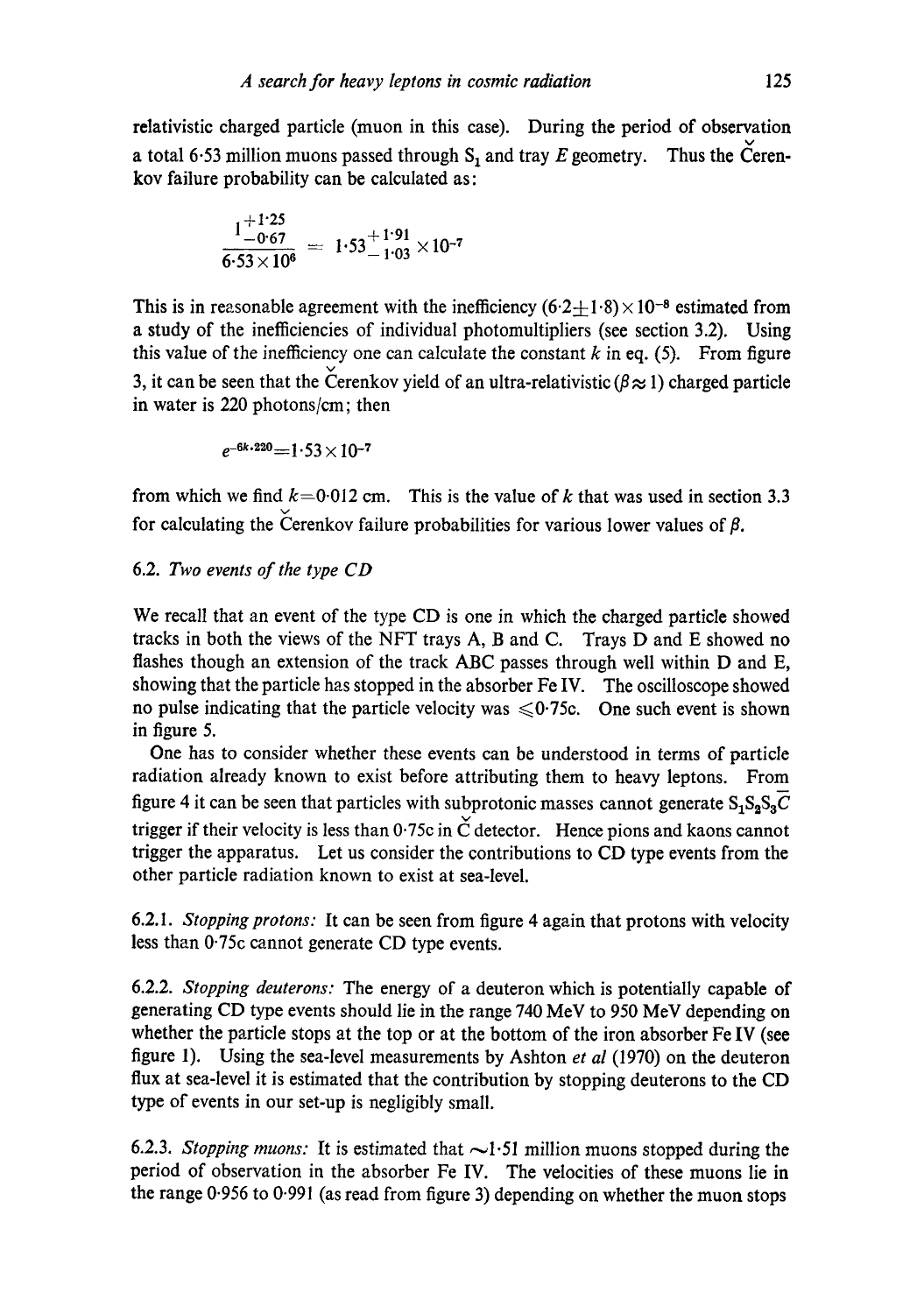at the top or bottom of the absorber respectively. The Cerenkov failure probabilities at these velocities as read from figure 3 are  $10^{-6}$  and  $3 \times 10^{-7}$  respectively. The total number of CD type events generated by muons stopping in Fe IV coupled with %/ Cerenkov failure probabilities then lie in the range 1.5 to 0.5 whereas the observed number is 2. Hence we interpret both the observed CD type of events as due to stopping muons.

# 6.3. *The* 26 *events of the type BC*

Sub-relativistic single charged particles stopping in the absorber Fe III in between the NFT trays B and C are called BC type events. In these events, trays A and B showed tracks in both the orthogonal views and the trays C, D and E did not show any, though an extension of the track AB passed through C, D and E. In addition the scope showed no pulse in these events.

Once again we consider the contributions of stopping protons, deuterons and muons to this category of events.

6.3.1. *Stopping protons:* The energy range of protons that stop in the matter between trays B and C is 480 MeV to 590 MeV depending on whether they stop at the top or bottom of the absorber. Let us consider the atmospheric protons arriving at the site and stopping in the absorber Fe III. Using the measurement of sea-level proton flux by Brooke and Wolfendale (1964) we calculated that protons could account for only 1.8 events of this type.

6.3.2. *Stopping deuterons:* Since the flux of deuterons at sea-level is an order of magnitude smaller than that of protons (Ashton *et al* 1970) the contribution to BC type of events from stopping deuterons is negligibly small.

6.3.3. *Stopping muons:* As in the case of CD type of events we estimated that  $6.3 \times 10^5$ muons have stopped during the period of observation in the absorber Fe III. The velocities of these muons are in the range 0.932 and 0.956 depending on whether the muon stops at the top or bottom of Fe III. The Cerenkov failure probabilities at these velocities are  $2.7 \times 10^{-6}$  and 10<sup>-6</sup>. Then it can be estimated that the total number of events of the type BC caused by muons stopping in Fe III coupled with Cerenkov inefficiency are in the range  $1.7$  to  $0.6$  Hence atmost 2 events of the type BC can be attributed to stopping muons.

From the preceding discussion it is clear that we can account for only  $2+2$  (=4) events of the type BC as either due to stopping protons or stopping muons. Particle radiation at the surface cannot account for bulk of the events of the type BC. We now turn our attention to secondary sources of radiation that can possibly contribute to this type of events.

The formation of stars due to high energy muon interactions in emulsion exposed underground have been studied during early cosmic ray work (Kaneko *et al* 1955; George and Evans 1950). Often low energy protons are ejected from these stars, though, pions form a major component of these secondaries. The flux of stopping protons produced in such stars is reported by Kaneko *et al* (1955) as  $(0.015 \pm 0.002)$  $cm<sup>-3</sup>$  day<sup>-1</sup> at 17 hg cm<sup>-2</sup> underground. Using this flux value we estimate the total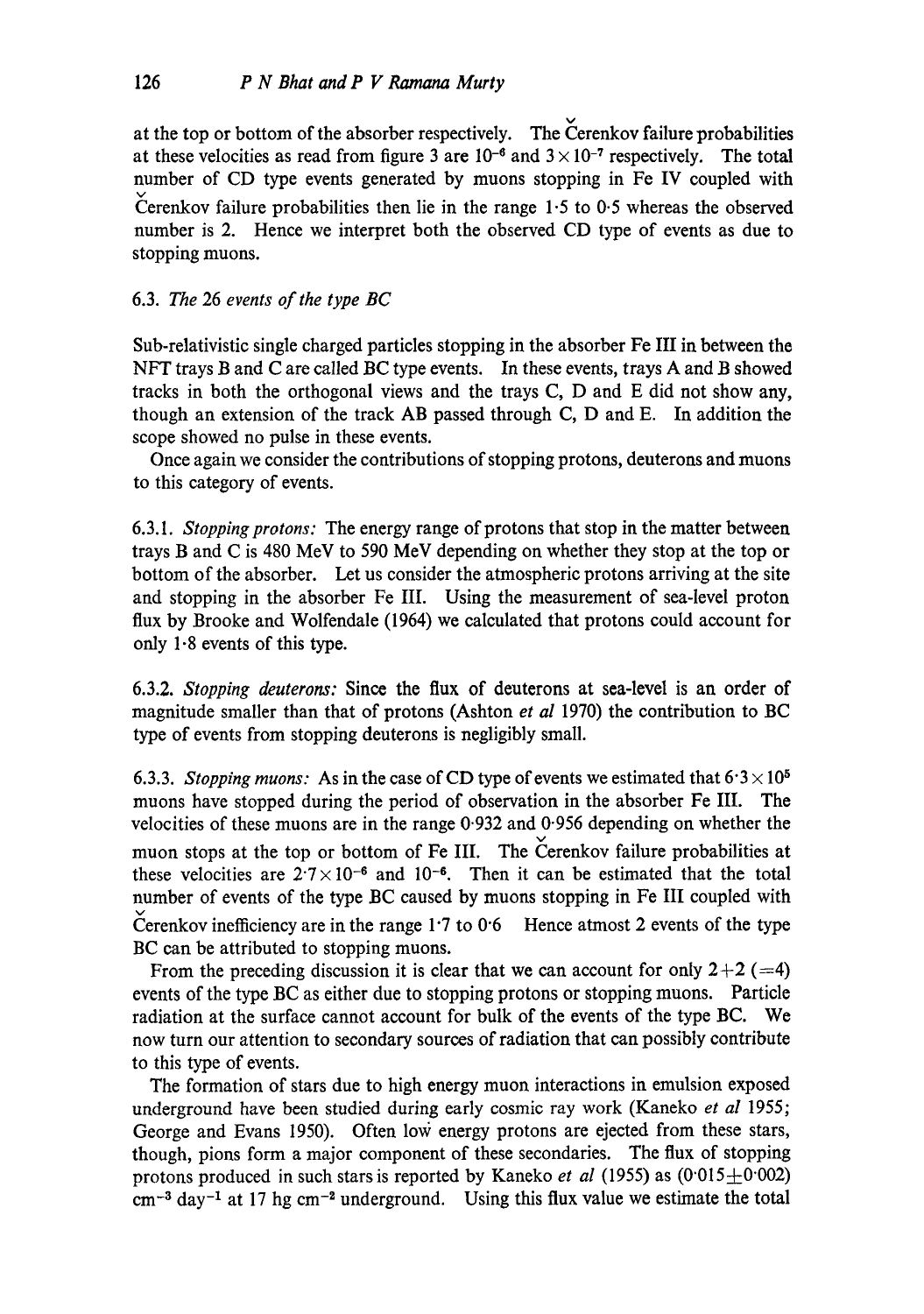number of BC type of events during the period of observation caused by stopping protons produced in nuclear interactions of high energy muons with the' rock nuclei' as  $(30+4)$ .\* This is only a crude estimate since the energy spectrum of the secondary protons is not well-known. The number of BC type of events after subtracting the contribution from atmospheric stopping protons (2) and atmospheric stopping muons (2) is 22. This number can be compared with  $(30+4)$  estimated above, of locally produced stopping protons. It is possible that in a few cases low energy secondaries (which are normally absorbed in a few grams of matter) produced simultaneously with the proton are sufficiently energetic and hence reach top tray (A). Such events get rejected by the event selection criteria. Also if the produced proton is emitted close to the parent muon (which is relativistic) both the proton and muon pass through the telescope; such events are vetoed by the Cerenkov detector. In view of these considerations the recorded BC type of events can be considered a lower limit on the number of locally produced stopping protons. Thus the agreement between the observed and expected number of BC type of events can be considered satisfactory.

From the foregoing discussion, it is clear that the observed heavy mass particle events can be interpreted in terms of the known particle radiation. If heavy leptons are present in cosmic radiation underground, they could have been seen in events of the type CD or DE whereas the observed two CD type of events could be fully accounted for as due to stopping muons. Hence we conclude that no heavy leptons are detected in the present experiment. We place an upper limit on the ratio of the flux of heavy leptons to that of all muons at this depth at  $2.12 \times 10^{-7}$  or in terms of absolute flux value, the upper limit on the flux of heavy leptons at  $17.8 \text{ hg cm}^{-2}$ underground (from top of atmosphere) is  $1.27 \times 10^{-9}$  cm<sup>-2</sup> sec<sup>-1</sup> st<sup>-1</sup> (with 90% confidence) in the differential range 220 g cm<sup>-2</sup> to 550 g cm<sup>-2</sup> of iron.

Let us compare our results with other experiments to search for heavy mass particles both at the accelerators and using cosmic radiation.

As the heavy leptons are charged, they must couple to the electromagnetic field and be photoproduced in pairs. One such possibility is through the process 1.1. Barna *et al* (1968) at Stanford Linear Accelerator Centre (SLAC), USA, have searched for heavy leptons photoproduced by gamma rays of energy 18 GeV. They report an upper limit in the range (1 to  $3 \times 10^{-6}$  for the flux of long-lived heavy leptons (of mass  $1-2$  m<sub>n</sub>) relative to that of muons, from their negative results. Experiments were also done to search for heavy leptons in *p--Z* interactions by Dorfan *et al*  (1965), Appel *et al* (1974) and Cronin *et al* (1974) at Fermi National Accelerator Laboratory (FNAL), USA. These authors have used high energy proton beams incident on heavy nuclei to search for heavy leptons. They did not find any. The negative results were used to set some useful upper limits on the invariant crosssections. There are also experiments on the production of heavy leptons in *p-p*  collisions. Jovanovich *et al* (1975) at the European Centre for Nuclear Research (CERN) and Bintinger *et al* (1975) at FNAL have looked for slow massive particles produced in nucleon-nucleon interactions. The results are again negative. An experiment which sets a rather high lower limit on the mass of heavy leptons was by

<sup>&</sup>lt;sup>\*</sup> In calculating this number it was assumed that  $\sim 2\%$  (see Jain *et al* 1970) of the protons pro-<br>duced have energies greater than the threshold energy (480 MeV) for generating BC type of events. Also it was assumed that these secondary protons are ejected isotropically.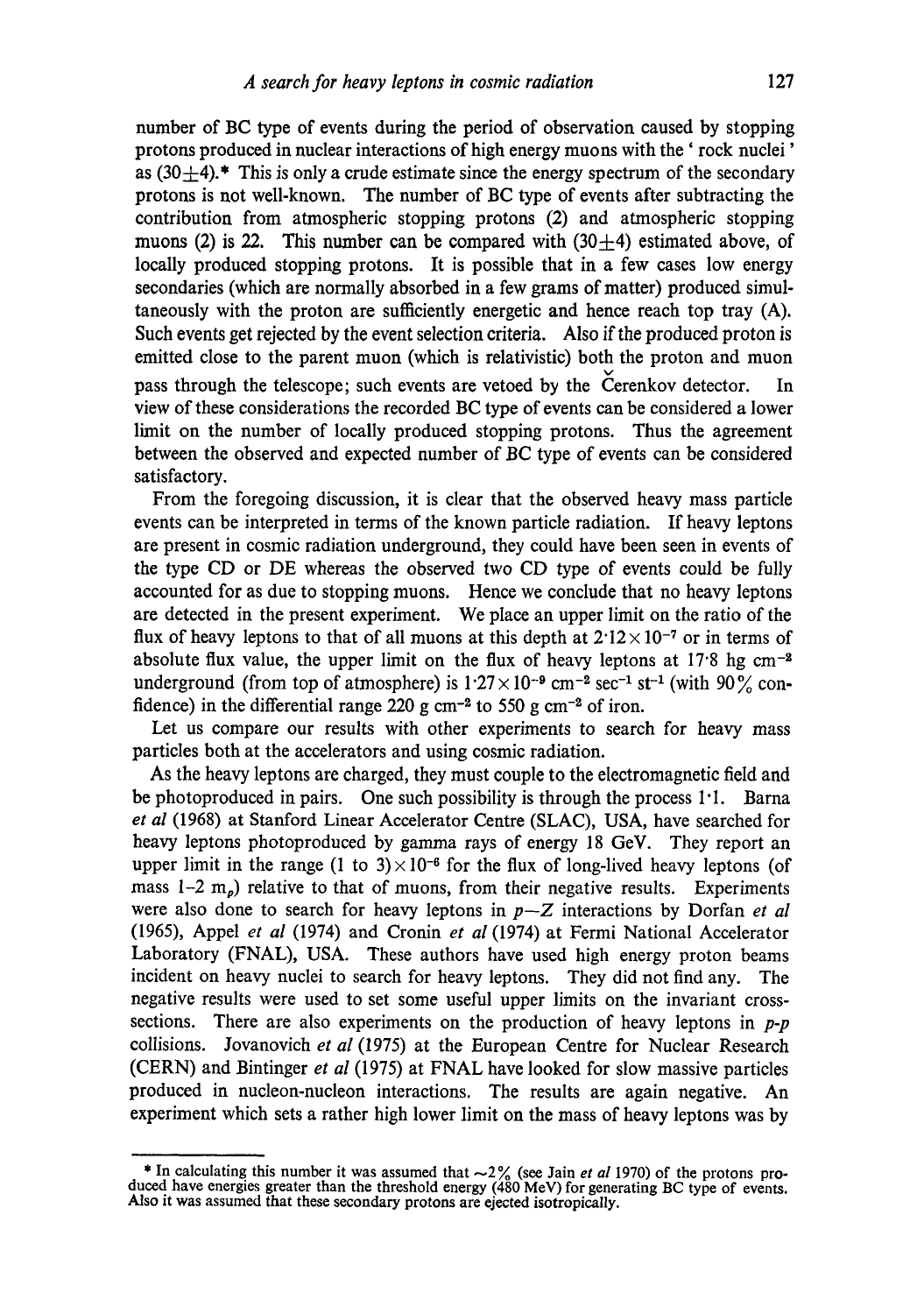Barish *et al* (1974) at FNAL. They tried to detect positively charged leptons (through their decay into *positive* muons) produced in a muonic neutrino beam experiment (the muonic neutrinos produce only *negative* muons). The few  $\mu^+$ events that were observed are consistent with the antineutrino contamination in the incident beam and no heavy leptons were detected. This experiment sets a lower limit on the mass of such particles to be around 8 GeV. It is possible that heavy muons have the same lepton number as the ordinary muons and one can expect heavy muons to be produced in the reactions:

 $\nu_{\bullet} + Z \rightarrow Z + M +$  hadrons, where M (heavy muon) decays into known leptons. An analysis of the bubble chamber (Gargamelle) data by Asratyan *et al* (1974) at CERN has set a lower limit on the mass of this particle  $M$  at 1.8 GeV.

The upper limit on the flux of heavy leptons obtained in the present experiment cannot be converted into limits on either the production cross-sections or heavy lepton mass as the production mechanism is not known and the target is spread over a large column of the atmosphere. Any such conversions will be too much model dependent to be useful.

However, our results can be compared with the upper limits obtained in cosmic ray experiments. Kasha *et al* (1968) have conducted an experiment at sea-level to search for singly charged heavy particles in cosmic radiation arriving at a zenith angle of 75°. From their negative results they set an upper limit on the flux at sea-level of singly charged heavy leptons in the velocity range  $0.5 < \beta < 0.75$  at  $2.8 \times 10^{-8}$  cm<sup>-2</sup>  $sec^{-1}$  st<sup>-1</sup>. This is to be compared with the upper limit on the flux of heavy leptons at a depth of 7.6 hg cm<sup>-2</sup> below ground, of  $1.27 \times 10^{-9}$  cm<sup>-2</sup> st<sup>-1</sup> sec<sup>-1</sup> obtained in the present experiment. Ashton *et al* (1970) and Alcock *et al* (1974) have also searched for sub-relativistic massive particles in cosmic radiation at sea-level and underground (600 g cm<sup>-2</sup>) respectively, and the results are negative.

However, there are some positive results on the basis of which the authors claimed to have detected the existence of heavy leptons. The 'Perl' events observed in  $e^+e^$ storage rings at Stanford Positron Electron Annihilation Ring (SPEAR Perl *et al*  1976), USA, is one such example of positive results. The authors observed events with two non-collinear leptons (muon and electron) and no other charged particles. These events are interpreted as due to the following processes:

> $e^+ + e^- \rightarrow L^+ + L^-$  with the subsequent decays,  $L \rightarrow \mu^- + \bar{\nu}_e + \nu_r$ and  $L^+ \rightarrow e^+ + \nu_e + \tilde{\nu}_L$ .

Also the electron-hadron final states observed in  $e^+e^-$  collisions by Braunschweig *et al* (1976) are interpreted as due to production and decay of heavy lepton pairs

$$
L^{-} \rightarrow \bar{\nu}_{L} + \bar{\nu}_{e} + e^{-}
$$
  

$$
L^{+} \rightarrow \bar{\nu}_{L} + \text{hadrons}
$$

In a cosmic ray experiment carried out deep underground at Kolar Gold Fields (India), Krishnaswamy *et al* (1975) have recorded some events which are interpreted